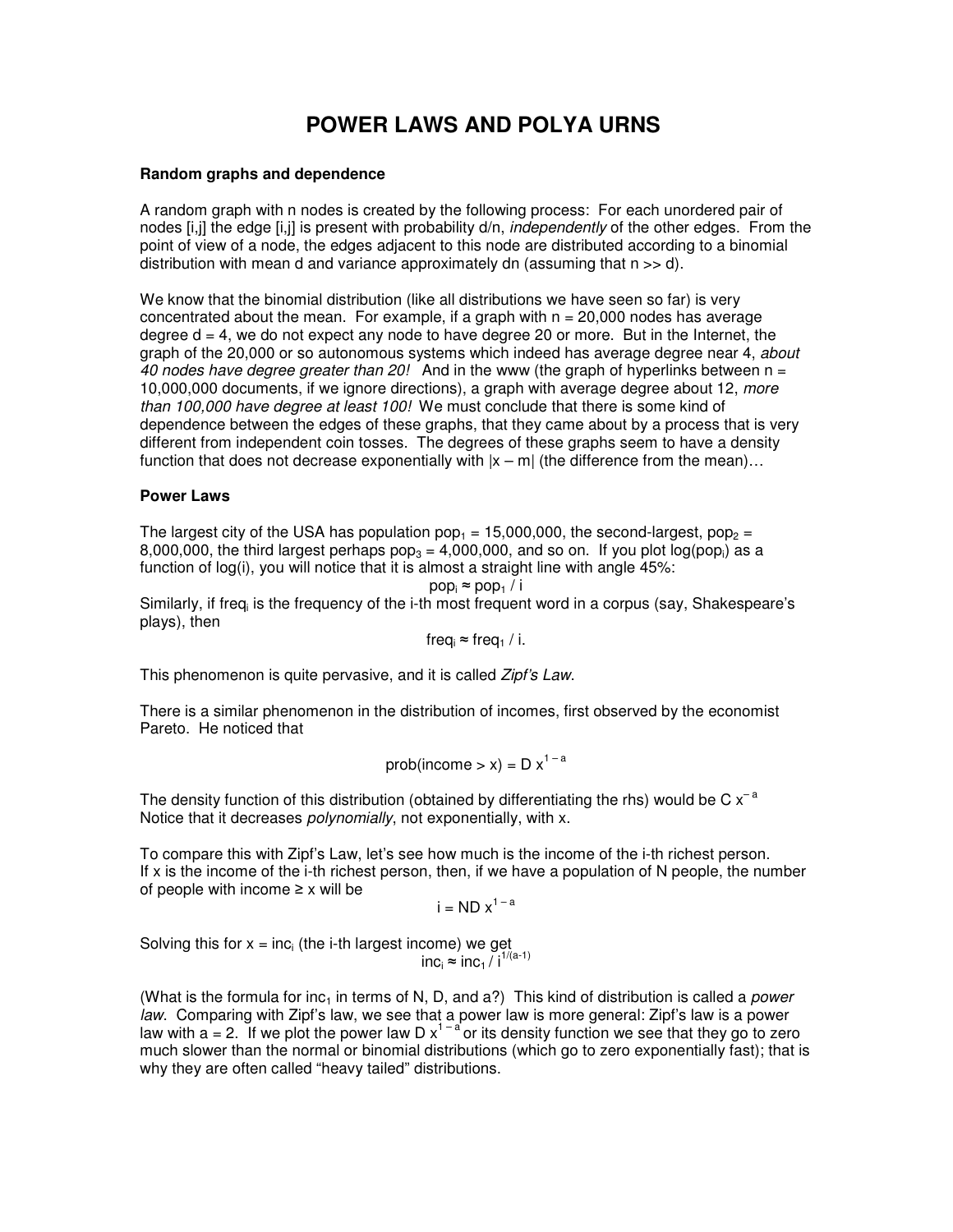We know that the exponentially concentrated distributions are produced by many independent contributions (as in the binomial distribution, or the normal distribution, viz. the law of large numbers). What kind of processes produce power law distributions? There are several processes that are known to produce such distributions:

- **Size-independent growth:** If the ratio of a person's income next year to this year's income is a random variable that does not depend on the income, then it can be shown that, after a while, a population whose incomes evolve this way will obey a power law. This is how a network evolves: high-degree nodes are "important," and attract more edges.
- **Trade-offs:** If people try to optimize a single objective, concentrated distributions often result. But if they must optimize – trade one against the other – two or more objectives simultaneously, then the optimum usually has power law-distributed features. Entities interacting in a complicated environment like the Internet and the www are likely to behave this way.
- **Copying:** The web is arguably constructed by new documents creating hyperlinks to documents discovered by following other hyperlinks. Copying results in a power law distribution.
- **Preferential attachment** For a slightly different idea, in the web a document with many hyperlinks is considered more important, and a new document is more likely to be linked to it. This results in power law.

## **Polya Urns**

There is a simple model that captures the essence of preferential attachment. Suppose that you have two bins, the white and the black bin, with w and b balls inside, respectively, and you throw a new ball. The balls are magnetic, and they attract the new ball with force proportional to their number; so the new ball will go to the white bin with probability  $w/(w+b)$ . Suppose we start with w  $= b = 1$ , and throw in n new balls. How is the resulting distribution going to look like? This process is called a Polya urn. Intuitively, the "attraction" rule is going to enhance inequalities, so the bins are not going to be very load-balanced. But how exactly?

For example, what is the probability that, if we through in 1,000 balls, the split is going to be 90% to 10% in favor of black, or worse? The answer is simple: **10%.** (Notice that, in ordinary balls and bins, a 90-10 split is extremely unlikely.)

Here is why. Suppose that I generate a permutation of  $\{0,1, 2, ..., n\}$  as follows: I start with a ball labeled 0 somewhere on the line. Then I through in a ball labeled 1; it will end up left or right of 0 with probability 50%. Suppose it ends up to the right of 0. Then I throw ball 2. It will end up with equal probability to the left of 0, to the right of 1, or between 0 and 1. When I throw ball 3, there are 4 possible positions. And so on. It is easy to convince yourself that, this way, all permutations are generated with equal probability.

Now suppose that I call the balls that ended up to the right of ball 0 ``white'' and the ones to the left "black". It is easy to see that at each step the new ball is white with probability exactly w/(w+b); hence this is precisely the Polya urn described above!

One more observation: Where is 0 going to be? Since this is a random permutation, 0 can be at any one of the  $n + 1$  positions with equal probability. Hence, the number of (new) white balls is going to be 0,…,n with equal probability! And the probability that the 0 ball will end up in the 10 percentile is exactly 10%...

Suppose now that you have n (new) balls and k colors, not just two. This is the same as having n  $+ k - 1$  balls, where the first  $k - 1$  ones are just "color boundaries". And the end result is tantamount to selecting  $k - 1$  from among these balls: The first color is just the balls to the left of